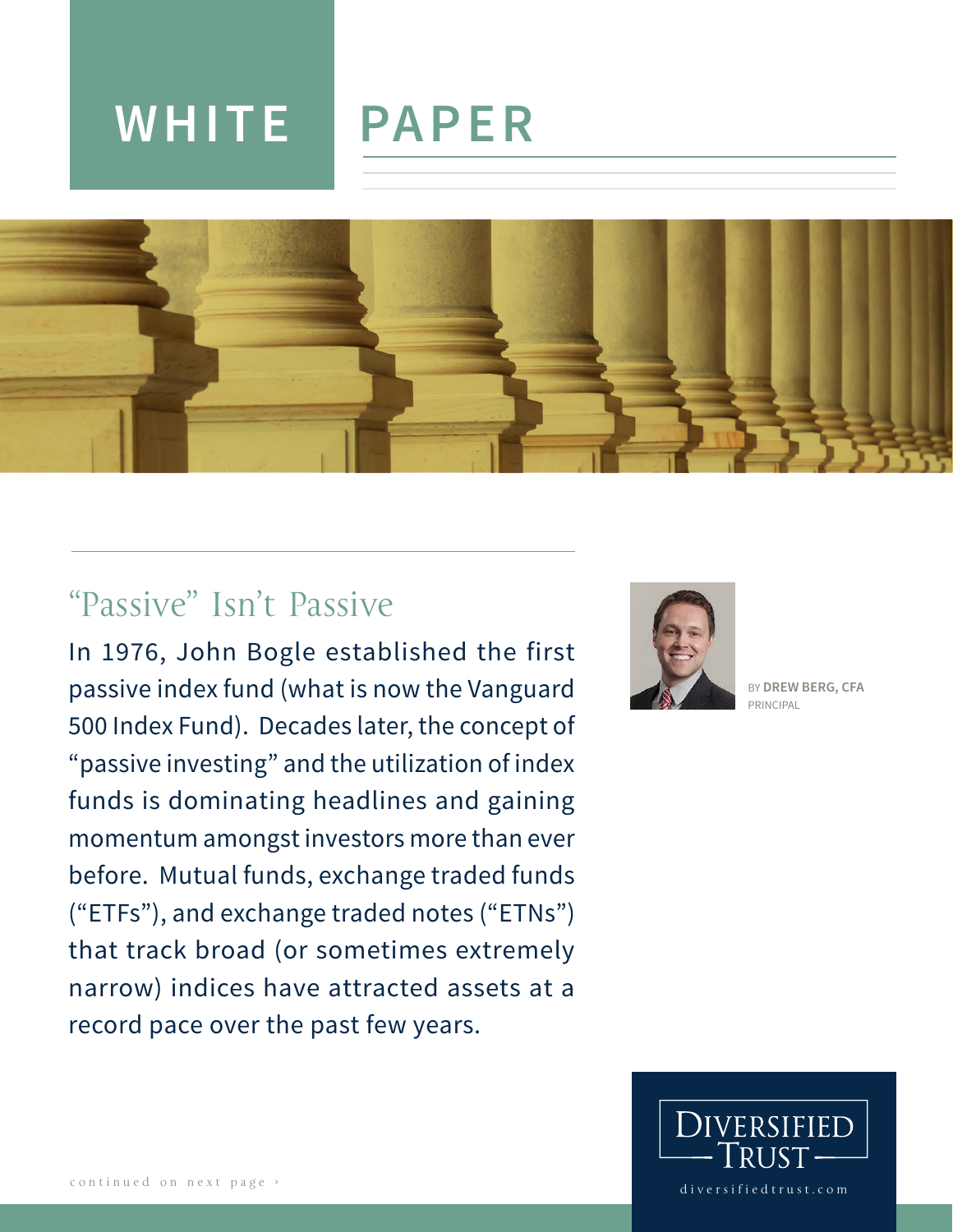

See the following chart that compares net flows into actively managed mutual funds ("Equity Mutual Funds" on the chart) versus passively managed index ETFs ("Equity ETFs") from January 2001 through June 2017.



Though the aggregate amount of assets in actively managed funds is still larger, there's no question that the dramatic difference in net flows over the last 8+ years has been a game changer. And it should be noted that while there are thousands of equity index funds now in existence, more than half of the assets that have flowed into passive equity funds since 2008 have been into funds that track the S&P 500 Index. Past performance may not be a reliable indicator of future return, but it's a very good predictor of future popularity!

There are a number of drivers behind this seismic shift, a subject that is probably deserving of its own paper. But suffice it to say that poor relative performance by active domestic equity managers since the end of the financial crisis, the proliferation of new index vehicles that provide one-stop, low cost exposure to various capital market categories and investment strategies (again, both broad and narrow), and a global investment environment awash with cheap money that has successfully lifted all boats with little discernment for traditional fundamentals or future earnings growth prospects are both the key variables at play and intimately interconnected to one another.

There's also plenty of material available for a separate paper on whether or not this trend towards "passive investing" and away from actively managed funds will eventually mean-revert or represents a true, long-term paradigm shift. So I won't touch that topic here, either.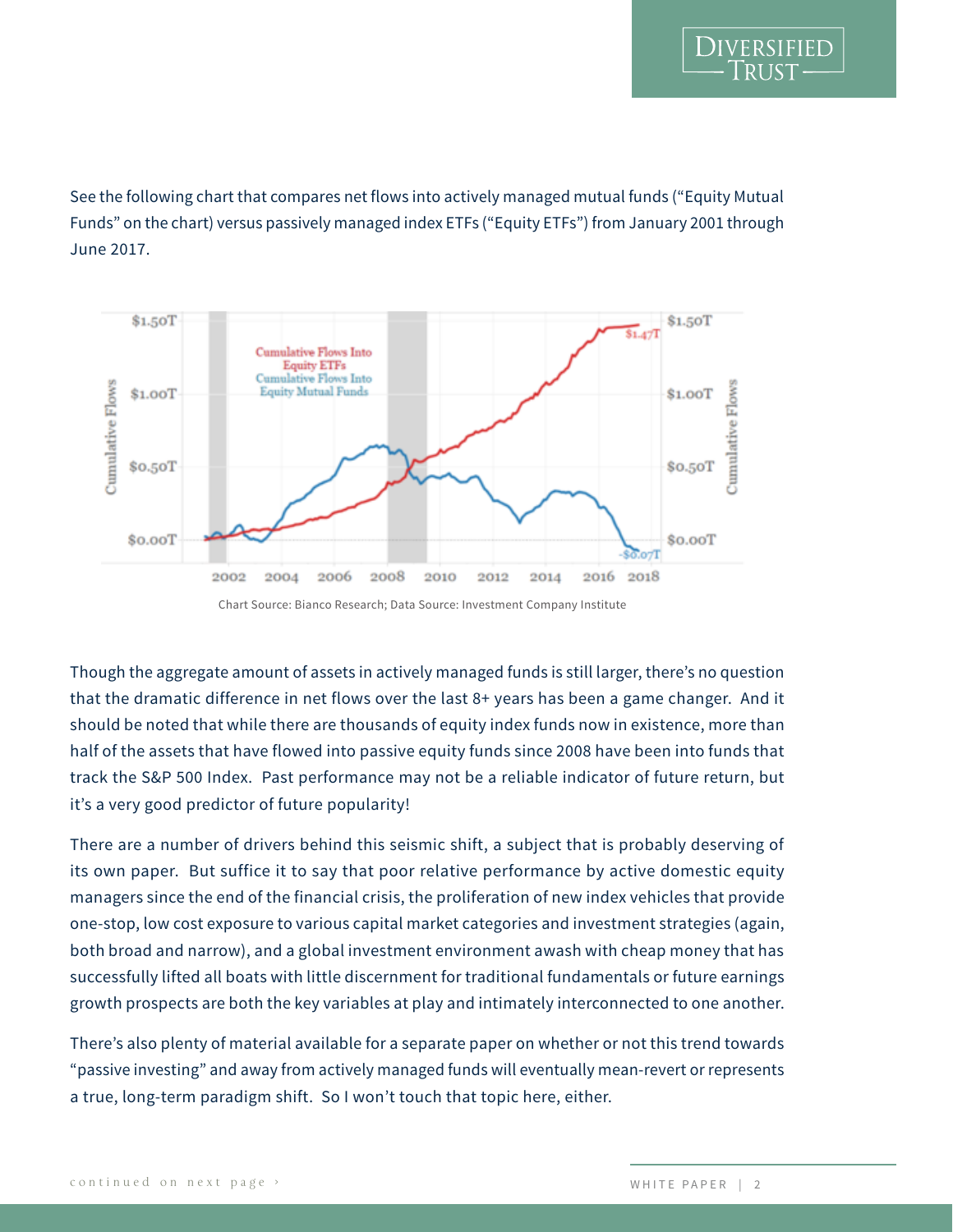Instead what I'd like to focus on is the great irony that most headlines about "passive investing" and most investors who claim they prefer a "passive investing" approach are using the term "passive investing" wrong.

A very popular current refrain is that the S&P 500 Index has clobbered all comers over the last 8 years (though one should note that international equities have out-paced large cap U.S. stocks in calendar 2017), and that over the long-term stocks go up, so why should I worry about utilizing active management or trying to diversify my investments? I should just put all my money in SPY or VFIAX (the world's largest S&P 500-tracking index ETF and mutual fund, respectively) and let it run. Investing is easy!

As long as you (a) have a very long investment time horizon and don't plan on touching the assets for decades, (b) don't mind the odd extreme bear market where you can lose 30-40% of your assets, (c) can stay disciplined through those terrifying times and remain invested (so that you get all of the upside coming out of the correction, which is very important), and (d) don't mind going through long periods of time where your large cap U.S. equity exposure is outperformed by international stocks (the two have a very cyclical long-term relationship), then such an investment strategy might look reasonable on paper given your circumstances (though few investors can actually check all those boxes). And congratulations, you've identified a true passive investment strategy that requires no active managers or active management decisions! (We'll ignore the fact that this was actually an active decision on the front end and just focus on the passivity of the strategy once it's actually setup and running.)

But the term "passive investing" is typically thrown around when talking about a portfolio that consists of multiple index funds. "Most active managers can't beat their benchmarks, so I'm just going to use index funds from now on. And why am I paying an advisor when I can just build a passive portfolio myself and do just as well? Passive investing is the best approach for me."

**DIVERSIFIED**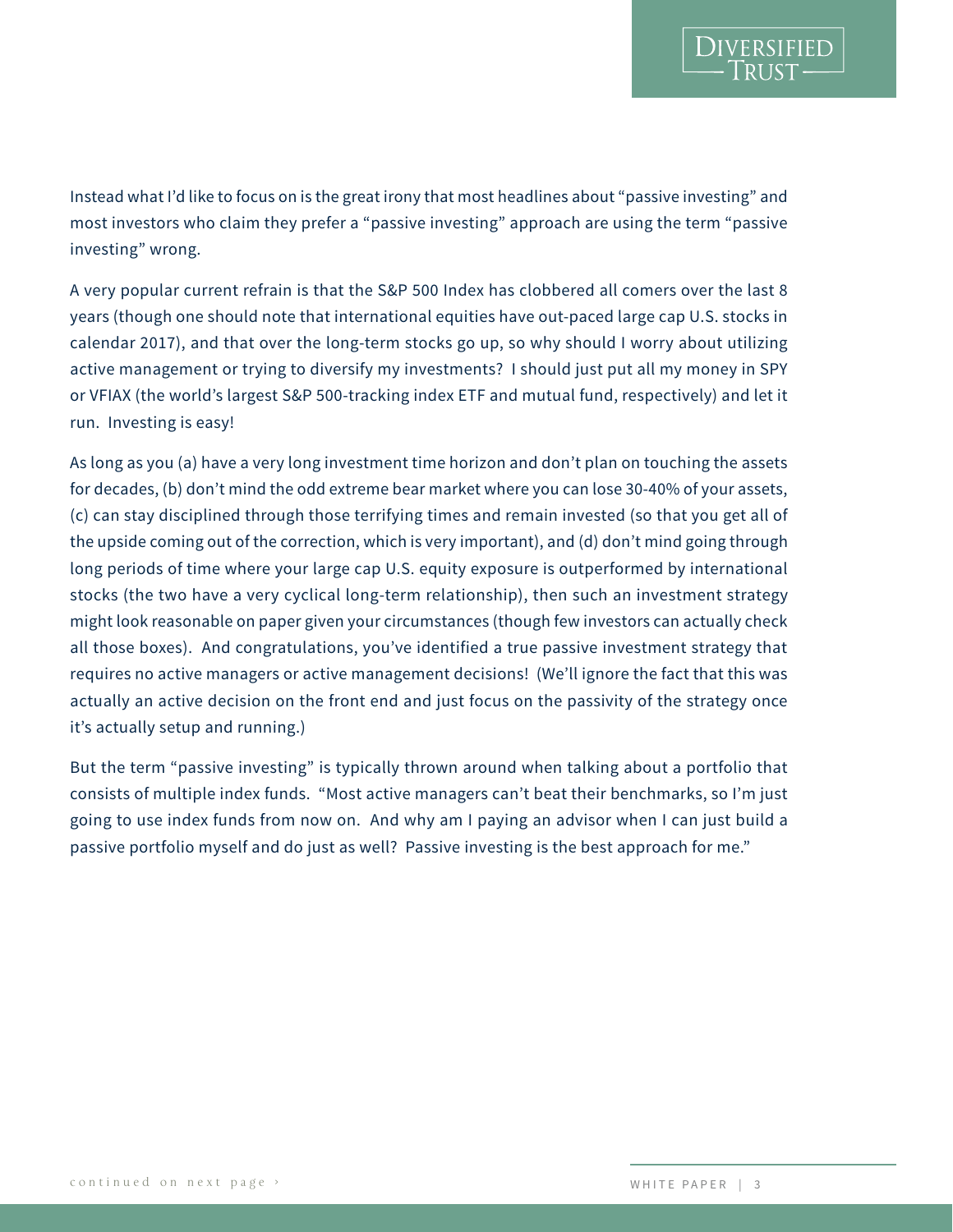Unfortunately this representative investor is confusing two very different concepts. Index funds are indeed a passive instrument where there is no (or very little) active management decision making going on within the portfolio. The components of the index being referenced are used to guide all of the portfolio management decision below the hood, and that's that. But building a portfolio of multiple index funds is in no way a passive activity. Think of the active decisions that go into the process, both on the front end and on an on-going basis:

- **1. What investment categories do I want to have exposure to in my portfolio?**
- **2. How much exposure do I want to each category?**
- **3. What fund do I want to utilize for each category, which includes choosing:**
	- **• Mutual fund, ETF, or ETN?**
	- **• What index to mirror (e.g., S&P 500 or Russell 1000 for large cap U.S. stocks)?**
	- **• What fund company to use?**
	- **• What share class to select? (Each has different minimums, fee structures, etc.)**
- **4. When should I make my first purchases?**
- **5. Should I fully implement my portfolio plan all at once, or dollar cost average into each position? Or some positions but not others? And in how many steps? And over what period of time?**
- **6. As the capital markets move and my holdings drift from their original allocations, when should I rebalance the portfolio? Do I rebalance all the way back to targets or just part of the way? And do I rebalance all positions or just some?**

#### Important Notes AND DISCLOSURES

DIVERSIFIED

This White Paper is being made available for educational purposes only and should not be used for any other purpose. Certain information contained herein concerning economic trends and performance is based on or derived from information provided by independent third-party sources. Diversified Trust Company, Inc. believes that the sources from which such information has been obtained are reliable; however, it cannot guarantee the accuracy of such information and has not independently verified the accuracy or completeness of such information or the assumptions on which such information is based. Opinions expressed in these materials are current only as of the date appearing herein and are subject to change without notice. The information herein is presented for illustration and discussion purposes only and is not intended to be, nor should it be construed as, investment advice or an offer to sell, or a solicitation of an offer to buy securities or any type of description. Nothing in these materials is intended to be tax or legal advice, and clients are urged to consult with their own legal advisors in this regard.